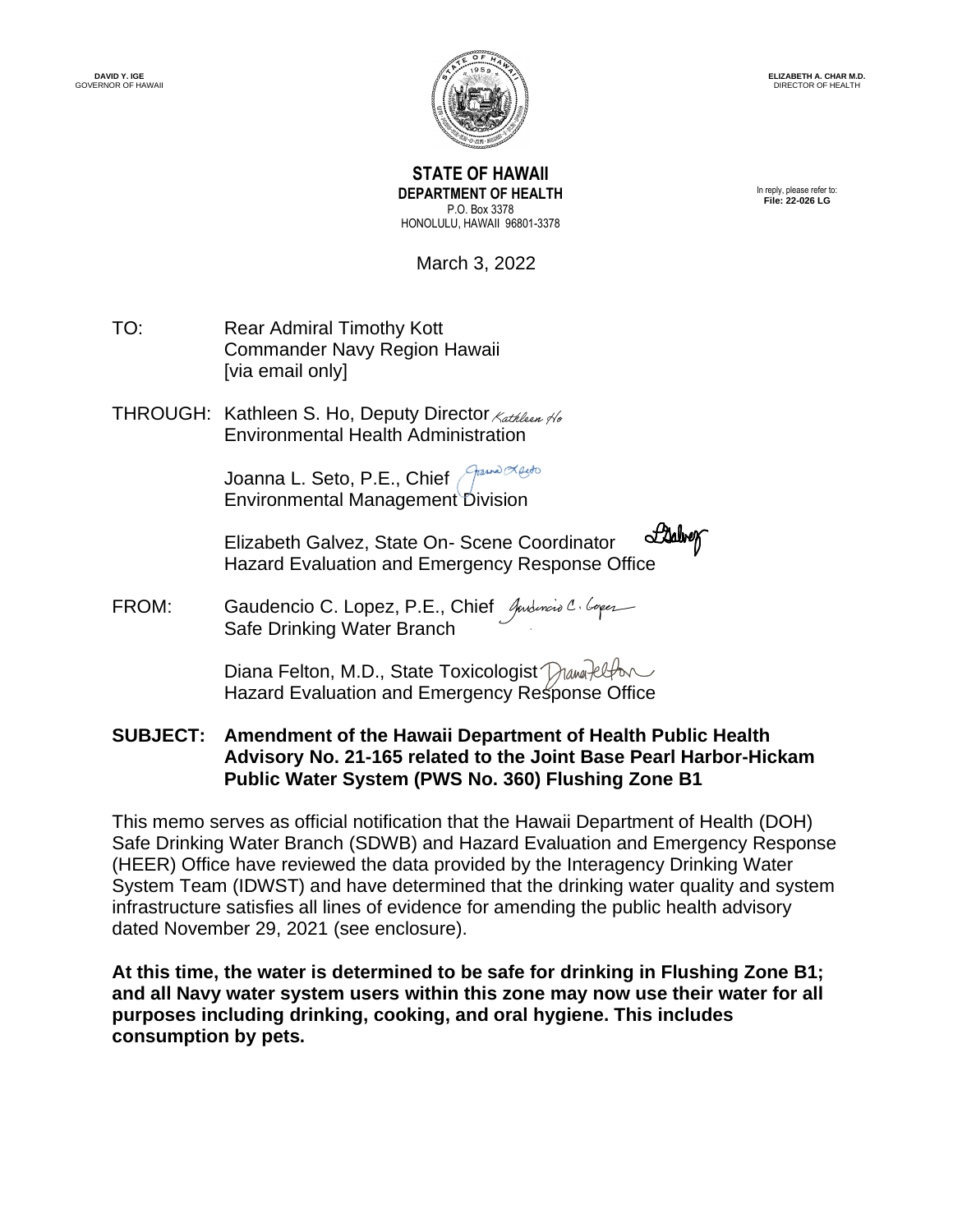Rear Admiral Timothy Kott March 3, 2022 Page 2 of 2

The Joint Base Pearl Harbor-Hickam Public Water System (PWS No. 360) is subject to all applicable requirements under the Safe Drinking Water Act, in addition to the commitments made within the IDWST for Long Term Monitoring. If new information becomes available that indicates contaminants are present in the drinking water that poses a threat to public health, additional investigations may be required or conducted.

Enclosures: DOH Checklist to Amend the Public Health Advisory in Flushing Zone B1

c: IDWST (w/encls.) [via **IDWST@IDWST.onmicrosoft.com** only]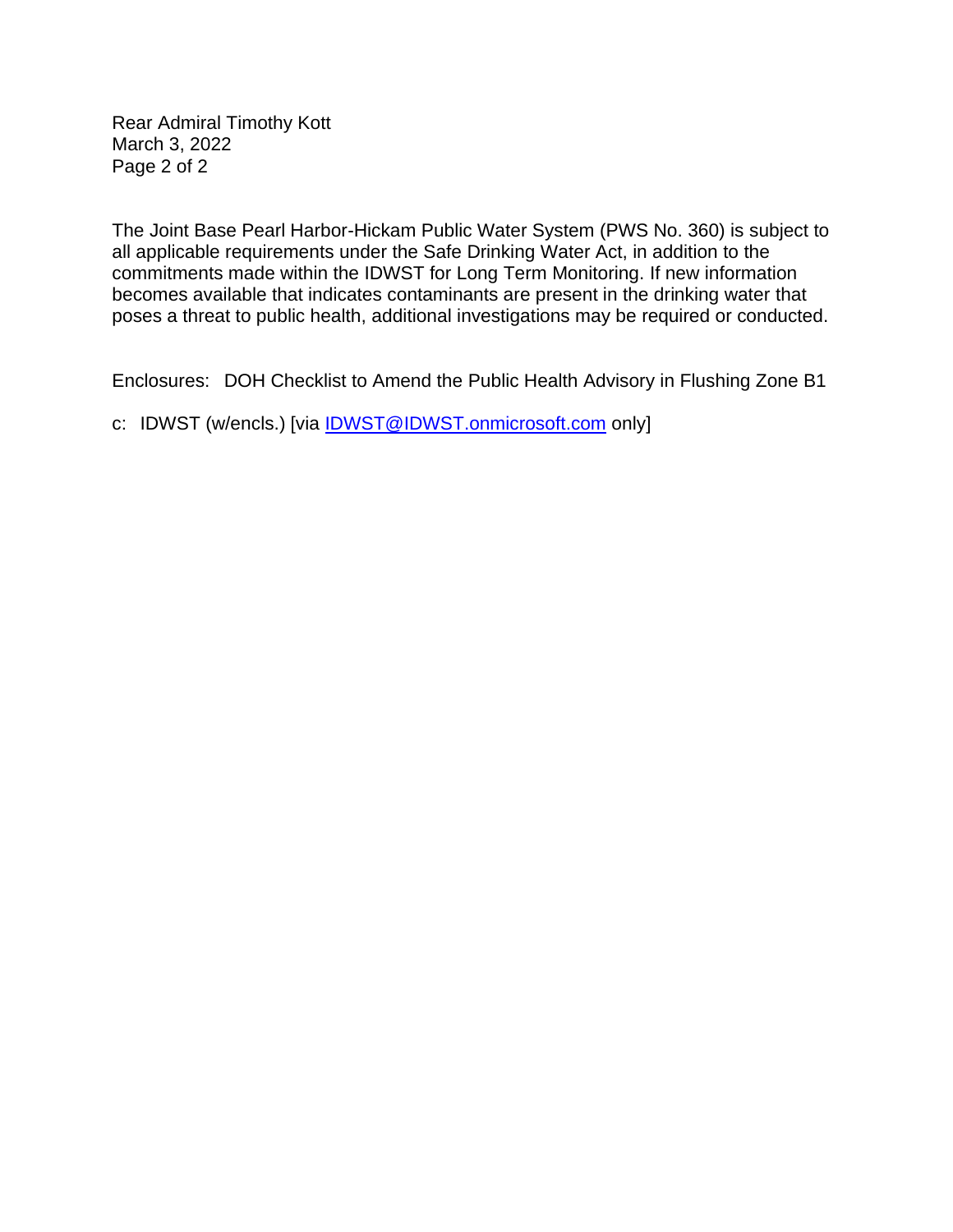

**Zone B1 Checklist to Amend the Public Health Advisory initiated November 29, 2021 for Joint Base Pearl Harbor-Hickam Public Water System No. 360 HEER Incident Case No.: 20211128-1848**

**Purpose:** This checklist identifies the documentation and review that the Hawaii Department of Health (DOH) conducted to **amend** the Public Health Advisory (Advisory) in each Zone under the *DOH's Guidance on the Approach to Amending the Drinking Water Health Advisory, dated December 30, 2021*. This review was conducted as an oversight role in addition to the review conducted as a part of the Interagency Drinking Water System Team (IDWST).

DOH's priority is to protect the public health and environment of the people of Hawaii. DOH will evaluate the "lines of evidence" that must be met before amending the health advisory and issuing notices that the water can be used for all purposes including drinking. The Navy must also commit to following the long-term monitoring (LTM) of system water quality for this incident under the IDWST Drinking Water Sampling Plan, as amended.

**Background:** A chemical release of petroleum, which is a hazardous substance, entered the Joint Base Pearl Harbor-Hickam (JBPHH) drinking water distribution system and the Red Hill Shaft. This release triggered an

emergency response and DOH issuance of an Advisory on November 29, 2021 for the entire JBPHH Public Water System No. 360. State and Federal Drinking Water (DW) Maximum Contaminant Levels (MCLs) under the Safe Drinking Water Act do not adequately address petroleum contamination of drinking water. DOH has established Environmental Action Levels (EALs) and Incident Specific Parameters (ISPs) to more comprehensively monitor and respond to petroleum contaminated drinking water. Any contaminants that exceed the State and Federal DW MCLs, EALs, or ISPs require additional action prior to amending the Advisory. Satisfaction of the lines of evidence will be achieved by evaluating the data generated during the investigation conducted by the IDWST. The data will be assessed for each Zone of the Drinking Water Distribution System Recovery Plan. All lines of evidence will require documentation.

**DOH Project Screening Levels**: State and Federal Drinking Water MCLs, specified State EALs, and ISPs are considered in development of Project Screening Levels. The actions for the thresholds for each contaminant are listed in *DOH's Guidance on the Approach to Amending the Drinking Water Health Advisory*.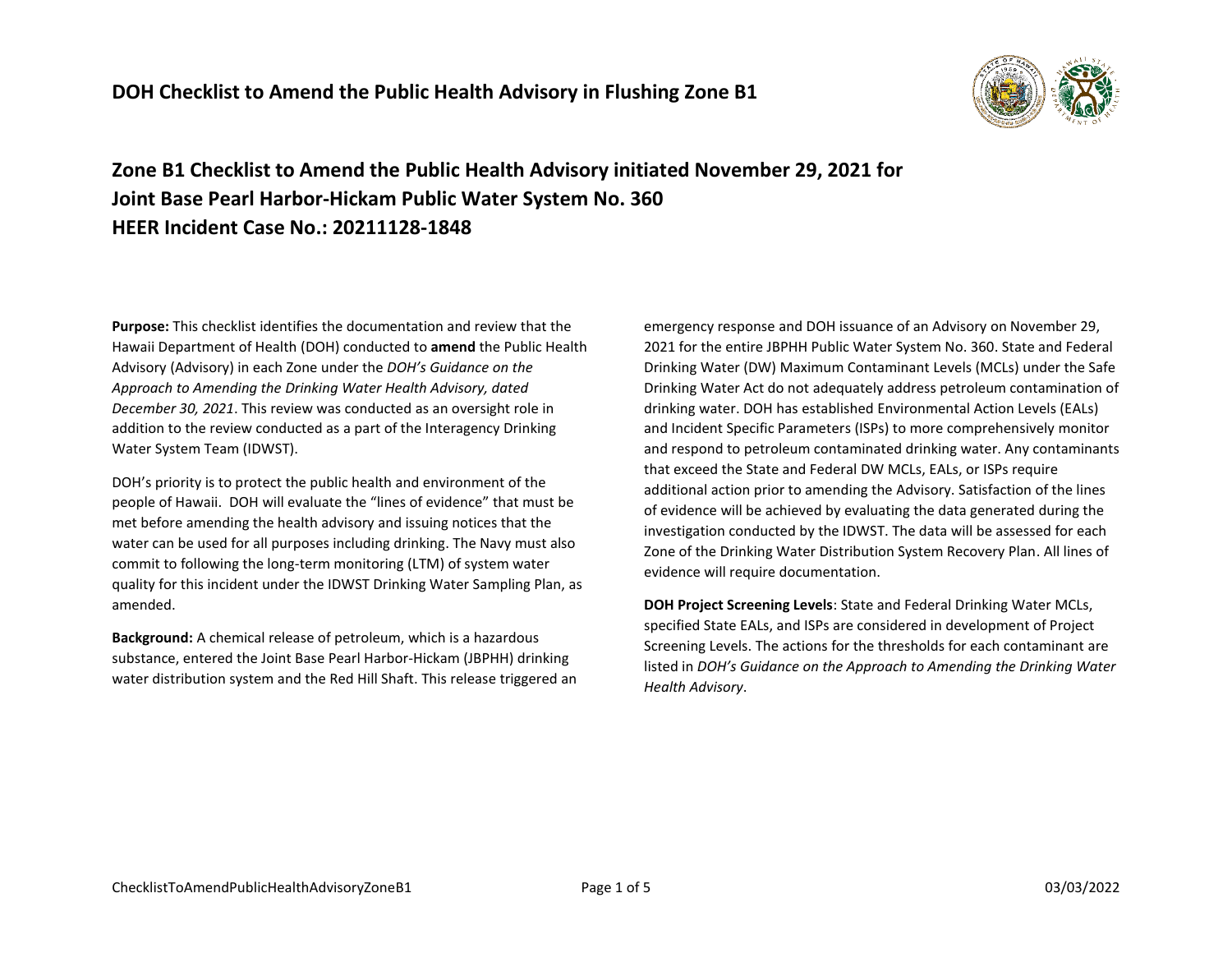

| <b>Objective 0</b> - Introduction to Lines of Evidence Under Evaluation / Document Summary |               |                                                                                                                                                                                                                                                                                                                                                                                                                                                                            |
|--------------------------------------------------------------------------------------------|---------------|----------------------------------------------------------------------------------------------------------------------------------------------------------------------------------------------------------------------------------------------------------------------------------------------------------------------------------------------------------------------------------------------------------------------------------------------------------------------------|
| Reference                                                                                  | <b>Status</b> | <b>Documentation</b>                                                                                                                                                                                                                                                                                                                                                                                                                                                       |
| Tab <sub>0</sub>                                                                           | Complete      | DOH Checklist to Amend the Drinking Water Health Advisory                                                                                                                                                                                                                                                                                                                                                                                                                  |
| Tab 0.1                                                                                    | Complete      | Executive Summary Memo for Zone B1 Removal Action Report, dated February 24, 2022<br>Signed statement by the Owner/Operator Representative of the Water System, that asserts that all lines of<br>evidence have been met, including the following statement with a signature: "I certify under penalty of law that I<br>have personally examined and am familiar with the information submitted and believe the submitted<br>information is true, accurate, and complete." |

| $\vert$ Objective 1a – Line of Evidence: Reported sources of contamination are isolated and contained.            |               |                                                                                                                                                              |
|-------------------------------------------------------------------------------------------------------------------|---------------|--------------------------------------------------------------------------------------------------------------------------------------------------------------|
| Incident Specific Criteria - Contamination from Red Hill Shaft is isolated from Navy's water distribution system. |               |                                                                                                                                                              |
| Reference                                                                                                         | <b>Status</b> | <b>Documentation</b>                                                                                                                                         |
| Tab 1a.0                                                                                                          | Complete      | Executive Summary Memo, dated February 19, 2022.                                                                                                             |
| Tab 1a.1                                                                                                          | Complete      | Memorandum for Record documenting that the Red Hill Shaft has been physically disconnected from the NAVFAC<br>system, dated 04 January 2022.                 |
| Tab 1a.2                                                                                                          | Complete      | Memo for Record showing SCADA data that Waiawa Shaft is the single source of water for the NAVFAC system since<br>03 December 2021, dated February 10, 2022. |
| Tab 1a.3                                                                                                          | Complete      | Photograph of concrete blocking between air gapped isolation flanges.                                                                                        |

| <b>Objective 1b</b> – Line of Evidence: The regulated public water system's water quality data is compliant.                                            |               |                                                                                                                                                                                                                                                                                                                                                                                                                                                                                                                          |
|---------------------------------------------------------------------------------------------------------------------------------------------------------|---------------|--------------------------------------------------------------------------------------------------------------------------------------------------------------------------------------------------------------------------------------------------------------------------------------------------------------------------------------------------------------------------------------------------------------------------------------------------------------------------------------------------------------------------|
| Incident Specific Criteria - Data does not exceed Federal DW MCLs, specified State EALs, and ISPs for Waiawa Shaft (only source of the drinking water). |               |                                                                                                                                                                                                                                                                                                                                                                                                                                                                                                                          |
| Reference                                                                                                                                               | <b>Status</b> | <b>Documentation</b>                                                                                                                                                                                                                                                                                                                                                                                                                                                                                                     |
| Tab 1b.0                                                                                                                                                | Complete      | Executive Summary Memo, dated February 17, 2022.                                                                                                                                                                                                                                                                                                                                                                                                                                                                         |
| Tab 1b.1                                                                                                                                                | Complete      | Sample Results for Waiawa Shaft (the source) taken 1/13/2022 Level 4 Validated Laboratory Report for EPA<br>Methods 8260 (VOCs), 8270 (SVOCs), 8015 (TPH-G, TPH-D, TPH-O) plus Tentatively Identified Compounds (TICs)<br>Sample Results of Waiawa Shaft Entry Point (after treatment) taken 1/11/2022 Level 4 Validated Laboratory Report<br>for Sampling Plan Addendum 1, Table 3a: Distribution Sampling (Step 2b) Summary Drinking Water Analytical<br>Methods, Analytes, Action Levels, and Method Detection Limits |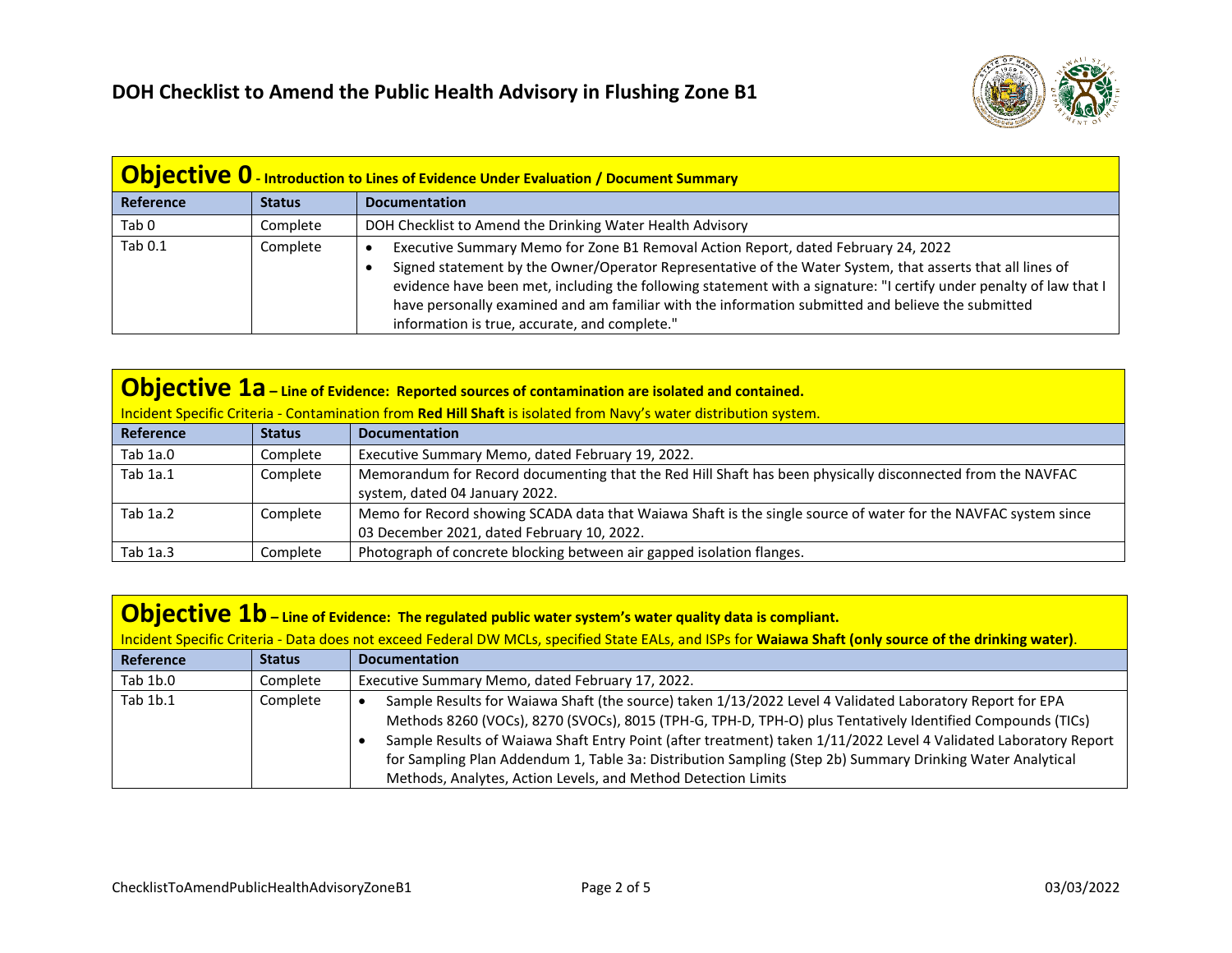

| <b>Objective <math>1c</math></b> – Line of Evidence: No additional contamination through the distribution system is occurring. |                                                                                                                                                                  |                                                                                                                                                                                                                                                                                                                                                                                                                                                                                                                                                                                                                                       |  |
|--------------------------------------------------------------------------------------------------------------------------------|------------------------------------------------------------------------------------------------------------------------------------------------------------------|---------------------------------------------------------------------------------------------------------------------------------------------------------------------------------------------------------------------------------------------------------------------------------------------------------------------------------------------------------------------------------------------------------------------------------------------------------------------------------------------------------------------------------------------------------------------------------------------------------------------------------------|--|
|                                                                                                                                | Incident Specific Criteria - Cross Connection Control investigation shows distribution system is protected, resulting in no additional sources of contamination. |                                                                                                                                                                                                                                                                                                                                                                                                                                                                                                                                                                                                                                       |  |
| <b>Reference</b>                                                                                                               | <b>Status</b>                                                                                                                                                    | <b>Documentation</b>                                                                                                                                                                                                                                                                                                                                                                                                                                                                                                                                                                                                                  |  |
| Tab 1c.0                                                                                                                       | Complete                                                                                                                                                         | Executive Summary Memo, dated February 19, 2022.                                                                                                                                                                                                                                                                                                                                                                                                                                                                                                                                                                                      |  |
| Tab 1c.1                                                                                                                       | Complete                                                                                                                                                         | Certificate Regarding Cross-Connection Control Review and Confirmation - Zone B1, dated February 28, 2022, verifying<br>that building and service connections with petroleum activities are protected from backflow risks with the following<br>documentation:<br>A "gap analysis" of the petroleum related activities versus appropriate device inventory (i.e., inappropriate device,<br>missing Cross-Connection Control protection, untested device, etc.).<br>A map that includes: All facilities with petroleum activities; locations of existing backflow prevention devices; and<br>$\bullet$<br>Water system infrastructure. |  |
|                                                                                                                                |                                                                                                                                                                  | An inventory database: A list of petroleum-related activities and identified appropriate cross connection control<br>$\bullet$<br>(CCC) devices at these activities, as required, i.e., if there was human consumptive use and where cross connection<br>potential or hazard was identified.                                                                                                                                                                                                                                                                                                                                          |  |
| Tab 1c.2                                                                                                                       | Complete                                                                                                                                                         | COMNAVREG HAWAII INSTRUCTION 11330.2D, dated 19 Sep 2016, Backflow Prevention and Cross-Connection Control<br>Program                                                                                                                                                                                                                                                                                                                                                                                                                                                                                                                 |  |

## **Objective 2a – Line of Evidence: Water within the distribution system does not exceed State and Federal DW MCLs, specified State EALs, and ISPs.**

Incident Specific Criteria –

- Zone flushing plan demonstrates entire distribution system is flushed.
- Sample results show the water in distribution system does not exceed State and Federal DW MCLs, specified State EALs, and ISPs. (Guidance Table 2 and Table 3)
- Drinking water does not show sheen, olfactory evidence, or other qualitative methods of petroleum.

| Reference  | <b>Status</b> | <b>Documentation</b>                                                                                                                                                                                                                                                                                                                                                                                                                                         |
|------------|---------------|--------------------------------------------------------------------------------------------------------------------------------------------------------------------------------------------------------------------------------------------------------------------------------------------------------------------------------------------------------------------------------------------------------------------------------------------------------------|
| Tab $2a.0$ | Complete      | Executive Summary Memo, dated February 19, 2022.                                                                                                                                                                                                                                                                                                                                                                                                             |
| Tab $2a.1$ | Complete      | Memorandum for the Record of the Distribution System Recovery Plan Addendum - Zone B1 Analysis, dated 24 January<br>2022, which includes:<br>Hydraulic model, flushing line map(s) and plan to show that the flushing approach will achieve directional flushing.<br>A one-page high resolution zonal flushing map is provided.<br>Narrative of assumptions in the development of the Navy flushing model inclusive of any simulations that the Navy<br>ran. |
| Tab $2a.2$ | Complete      | Summary with documentation from Dr. Whelton discussing flushing goals providing validity of volumetric exchange<br>model, dated February 15, 2022.                                                                                                                                                                                                                                                                                                           |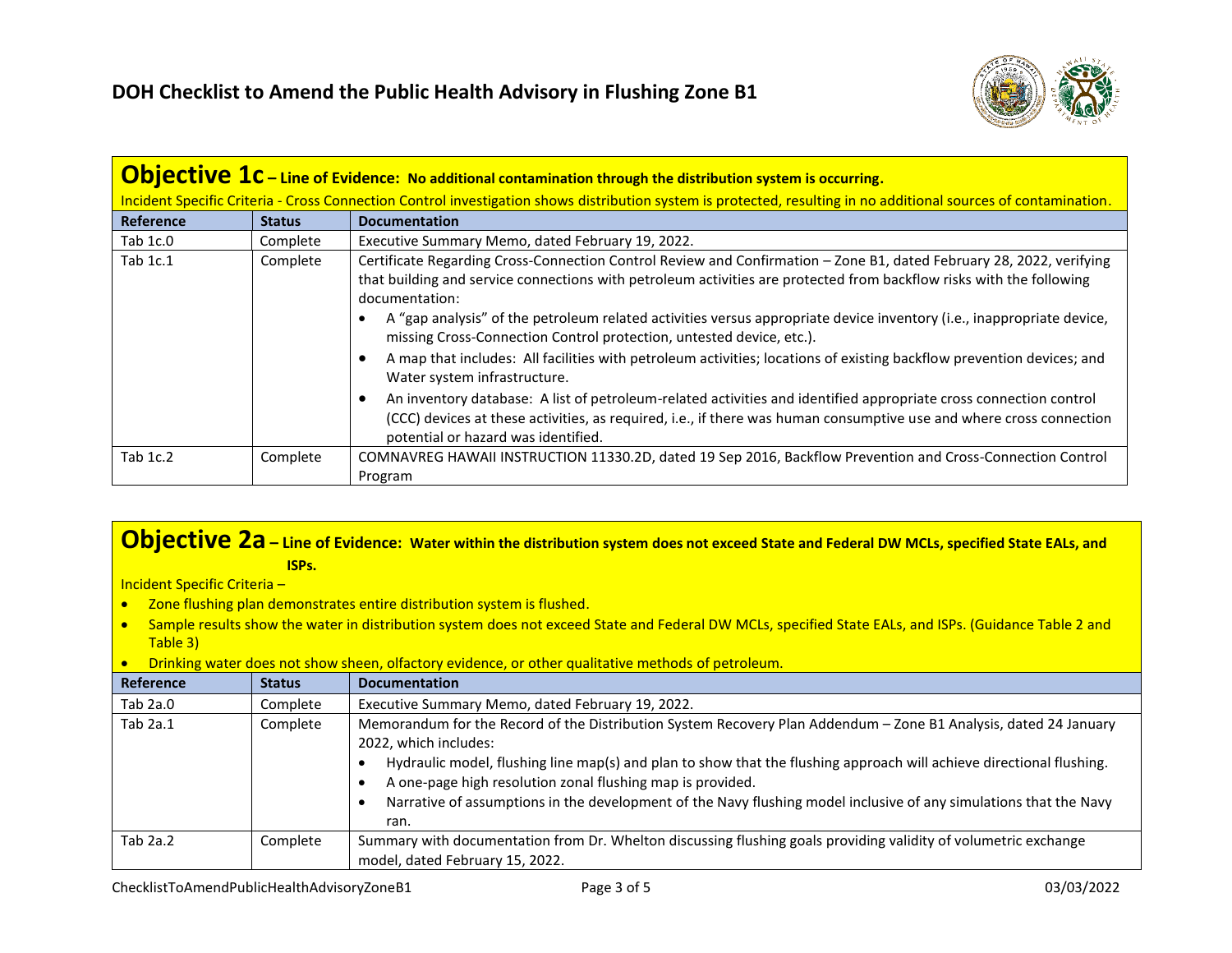

|                              |                                                                                                                                                       | <b>Objective 2a</b> – Line of Evidence: Water within the distribution system does not exceed State and Federal DW MCLs, specified State EALs, and                                      |  |
|------------------------------|-------------------------------------------------------------------------------------------------------------------------------------------------------|----------------------------------------------------------------------------------------------------------------------------------------------------------------------------------------|--|
|                              | ISPs.                                                                                                                                                 |                                                                                                                                                                                        |  |
| Incident Specific Criteria - |                                                                                                                                                       |                                                                                                                                                                                        |  |
| $\bullet$                    |                                                                                                                                                       | Zone flushing plan demonstrates entire distribution system is flushed.                                                                                                                 |  |
|                              | Sample results show the water in distribution system does not exceed State and Federal DW MCLs, specified State EALs, and ISPs. (Guidance Table 2 and |                                                                                                                                                                                        |  |
| Table 3)                     |                                                                                                                                                       |                                                                                                                                                                                        |  |
| $\bullet$                    |                                                                                                                                                       | Drinking water does not show sheen, olfactory evidence, or other qualitative methods of petroleum.                                                                                     |  |
| <b>Reference</b>             | <b>Status</b>                                                                                                                                         | <b>Documentation</b>                                                                                                                                                                   |  |
| Tab $2a.3$                   | Complete                                                                                                                                              | Identification of consecutive flushing zones and flushing phasing order. Time based contaminant slug model showing                                                                     |  |
|                              |                                                                                                                                                       | possible migration of contaminant from Red Hill Shaft used to identify zones requiring additional volumetric flushing                                                                  |  |
|                              |                                                                                                                                                       | (Hydraulic Model)                                                                                                                                                                      |  |
| Tab 2a.4                     | Complete                                                                                                                                              | Table showing volumetric goals and recorded flushing volumes that occurred in the field for the distribution system.                                                                   |  |
| Tab 2a.5                     | Complete                                                                                                                                              | Certification of Water Storage Facilities and Water Source for Zones A1, A2, A3, B1, C1, C2, C3, D1, D2, D3, D4, G1, E1, F1,<br>F2, H1, H2, H3, and I1, dated February 26, 2022, with: |  |
|                              |                                                                                                                                                       | Joint Base Pearl Harbor Hickam Potable Water System Description, dated February 26, 2022                                                                                               |  |
|                              |                                                                                                                                                       | S1 and S2 Water Storage Tank Flushing Report Memo, dated February 11, 2022                                                                                                             |  |
|                              |                                                                                                                                                       | Inspection, Maintenance, and Cleaning of Potable Water Tanks Memorandum for Record, dated 25 February 2022                                                                             |  |
|                              |                                                                                                                                                       | Ford Island/Shipyard Water Transmission Line Status Memorandum for Record, dated 22 February 2022<br>$\bullet$                                                                         |  |
|                              |                                                                                                                                                       | JBPHH/Iroquois Point Water Transmission Line Status Memorandum for Record, dated 25 February 2022                                                                                      |  |
|                              |                                                                                                                                                       | Board of Water Supply Interconnection Status Memorandum for Record, dated 22 February 2022<br>$\bullet$                                                                                |  |
| Tab 2a.6                     | Complete                                                                                                                                              | Distribution System Exceedance Investigation Summary and Results, dated February 24, 2022.<br>$\bullet$                                                                                |  |
|                              |                                                                                                                                                       | Drinking Water Distribution System Recovery Plan: Stage 2 Sampling Results for Zone B1, JBPHH, dated 01 February<br>٠<br>2022.                                                         |  |

## **Objective 2b** – Line of Evidence: Water in premise plumbing of homes/buildings does not exceed State and Federal DW MCLs, specified State **EALs, and ISPs.**

Incident Specific Criteria –

- Flushing Plan includes procedures to ensure no service connections will re-contaminate the distribution system.
- Sample Plan includes 72-hour stagnation to account for leaching of contaminants from premise plumbing.
- Sample results show water in premise plumbing of homes/buildings does not exceed State and Federal DW MCLs, specified State EALs, and ISPs.

| Reference | <b>Status</b> | <b>Documentation</b>                                                                 |
|-----------|---------------|--------------------------------------------------------------------------------------|
| Tab 2b.0  | Complete      | 2022.<br>$\sim$<br>dated l<br>' Memo.<br>. Februarv<br>Executive<br>. Summarv<br>ZU. |
|           |               |                                                                                      |